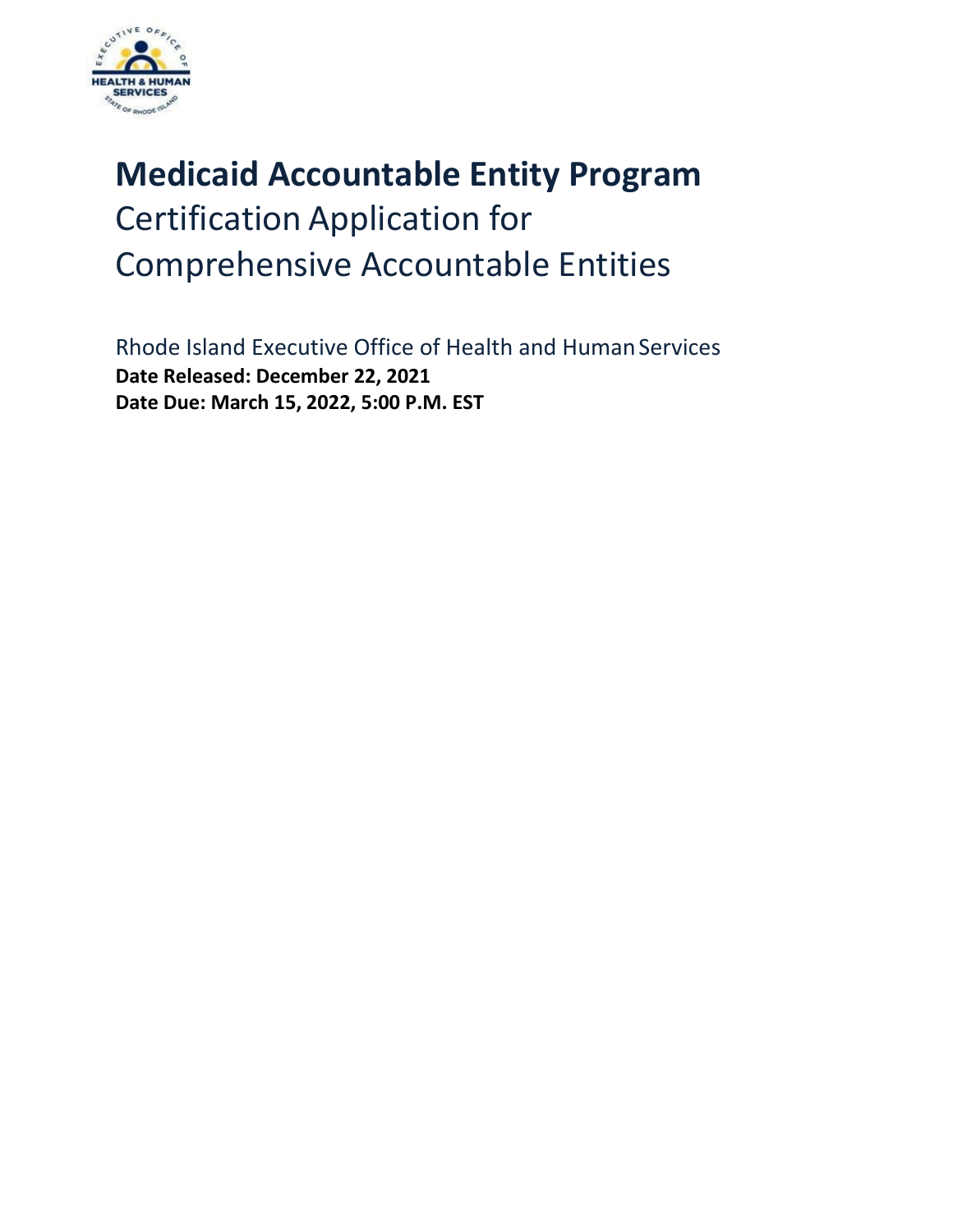

# **SECTION 1: INTRODUCTION**

The Rhode Island Executive Office of Health & Human Services (EOHHS) is soliciting applications from parties seeking certification to participate as a Medicaid Accountable Entity (AE) in EOHHS' Health System Transformation Project (HSTP).

A certified Medicaid AE will provide and coordinate health care services for Medicaid beneficiaries within a shared saving/risk total cost of care (TCOC) Alternative Payment Methodology and will be eligible to earn incentive payments for defined performance. EOHHS has established AE Certification Standards, which can be found on the EOHHS website,

[http://www.eohhs.ri.gov/Initiatives/AccountableEntities/ResourceDocuments.aspx.](http://www.eohhs.ri.gov/Initiatives/AccountableEntities/ResourceDocuments.aspx) Through the certification process, EOHHS will identify AEs to participate in the Health System Transformation Project as approved by CMS in Rhode Island's 1115 waiver and as set forth in this application and associated EOHHS requirements documents that can all be found at the website above.

EOHHS will review applications from prospective AEs to determine whether such entities are qualified to be certified. This section provides an overview of this application document to orient interested parties to the structure of the Medicaid AE program and the process for applying for certification. AEs and MCOs will establish contracts through which they will collaborate as equal partners to manage the total cost of care and quality outcomes for an attributed population. In addressing each of the capabilities in the certification standards, it is important to bear in mind that EOHHS is seeking a bona fide partnership between an AE and an MCO. **EOHHS is seeking complementary functionality not duplication of work.** It is not necessary that an applicant build all aspects of the capabilities required themselves. EOHHS is looking for description of how the AE is leveraging its partnership with an MCO to support its overall payment and delivery transformation efforts.

The certification period for approved AEs will begin on July 1, 2022 and continue through June 30, 2023. Certification is contingent on continued compliance with certification requirements and annual re-certification as required by CMS.

Certification and an executed contract with a Medicaid managed care organization is a core requirement of participating in the HSTP incentive program.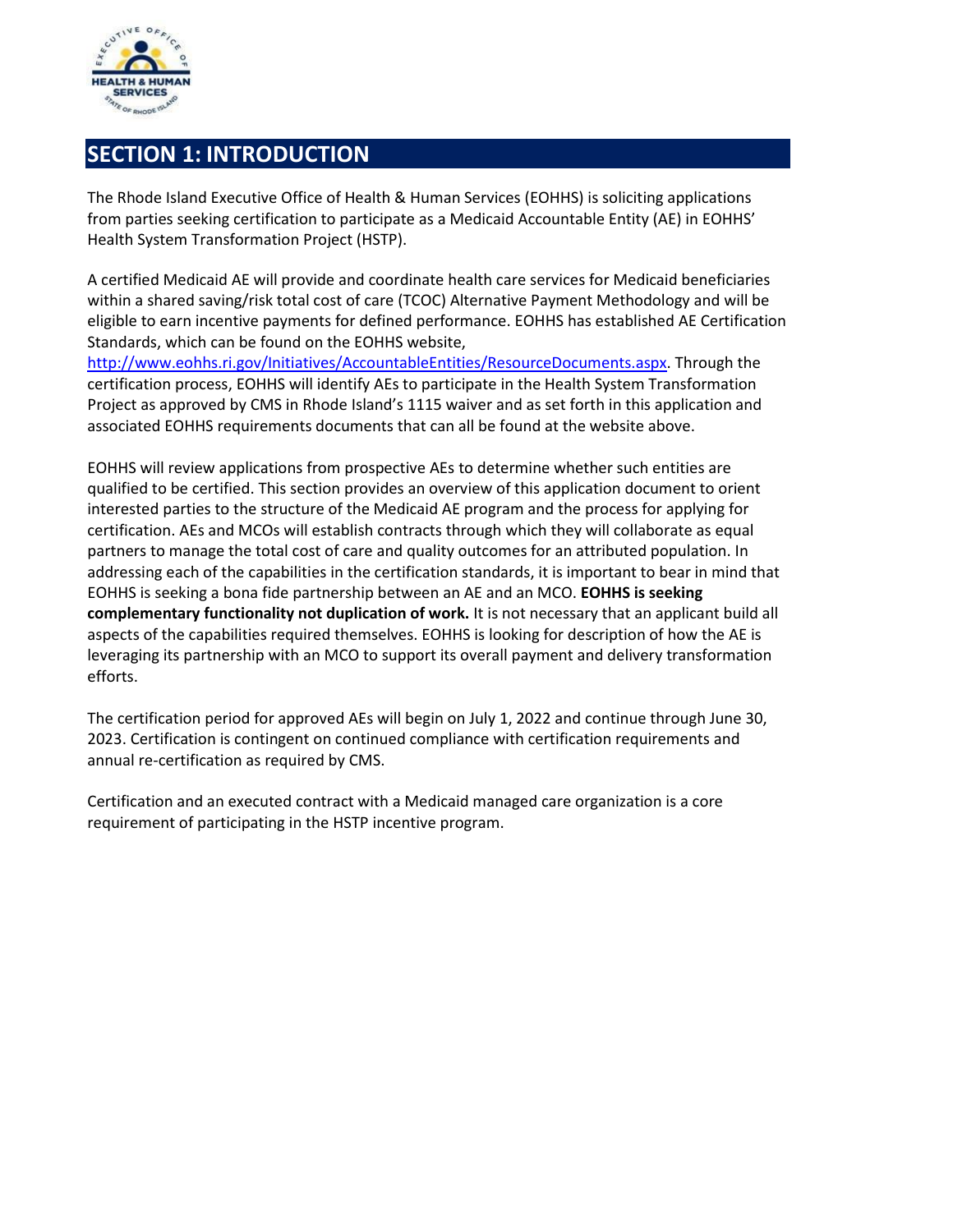

## **1.1 Notifications**

Potential Applicants are advised to review all sections of the application carefully and to follow instructions completely, as failure to make a complete submission may result in disqualification of the application.

EOHHS invites creative approaches and/or methodologies to meet core objectives of the certification requirements and their respective domains. However, EOHHS will reject applications that depart from or fail to address the core requirements of the certification standards. The applicant shall bear all costs associated with developing a proposal and submitting the application. The State assumes no responsibility for these costs.

EOHHS intends to certify a partnership that will assume responsibility for all aspects of the work. Subcontracts and partnership arrangements are permitted, provided that the proposal clearly identifies the prime applicant(s) and clearly indicates the use of subcontracts and/or partnerships.

Equal Employment Opportunity (G.L. 1956 § 28-5.1-1, et seq.) – § 28-5.1-1 Declaration of policy – (a) Equal opportunity and affirmative action toward its achievement is the policy of all units of Rhode Island state government, including all public and quasi-public agencies, commissions, boards and authorities, and in the classified, unclassified, and non-classified services of state employment. This policy applies to all areas where State dollars are spent, in employment, public services, grants and financial assistance, and in state licensing and regulation.

In accordance with Title 7, Chapter 1.2 of the General Laws of Rhode Island, no foreign corporation, a corporation without a Rhode Island business address, shall have the right to transact business in the State until it shall have procured a Certificate of Authority to do so from the Rhode Island Secretary of State (401-222-3040). This is a requirement only of the successful Applicant.

Under HIPAA, a "business associate" is a person or entity, other than a member of the workforce of a HIPAA covered entity, who performs functions or activities on behalf of, or provides certain services to, a HIPAA covered entity that involves access by the business associate to HIPAA protected health information. A "business associate" also is a subcontractor that creates, receives, maintains, or transmits HIPAA protected health information on behalf of another business associate. The HIPAA rules generally require that HIPAA covered entities and business associates enter into contracts with their business associates to ensure that the business associates will appropriately safeguard HIPAA protected health information. Therefore, certified AEs that qualify as a business associate will be required to sign a HIPAA business associate agreement.

EOHHS has set forth procedures specific to certified AEs to notify EOHHS of any potential changes that may impact performance or represent material modifications to the AE in relation to the entity's certification and/or contract with a MCO (e.g. change in ownership; change in contracted status with a MCO; changes in the composition of participating providers, change in the AE's legal or financial status such as but not limited to changes due to a merger, acquisition, or any other change in legal status; withdrawal or change in legal status of key partners; requests to add additional partners, or other material change). Upon notice and with reasonable opportunity for the AE to address identified deficiencies, EOHHS reserves the right to suspend or terminate certification.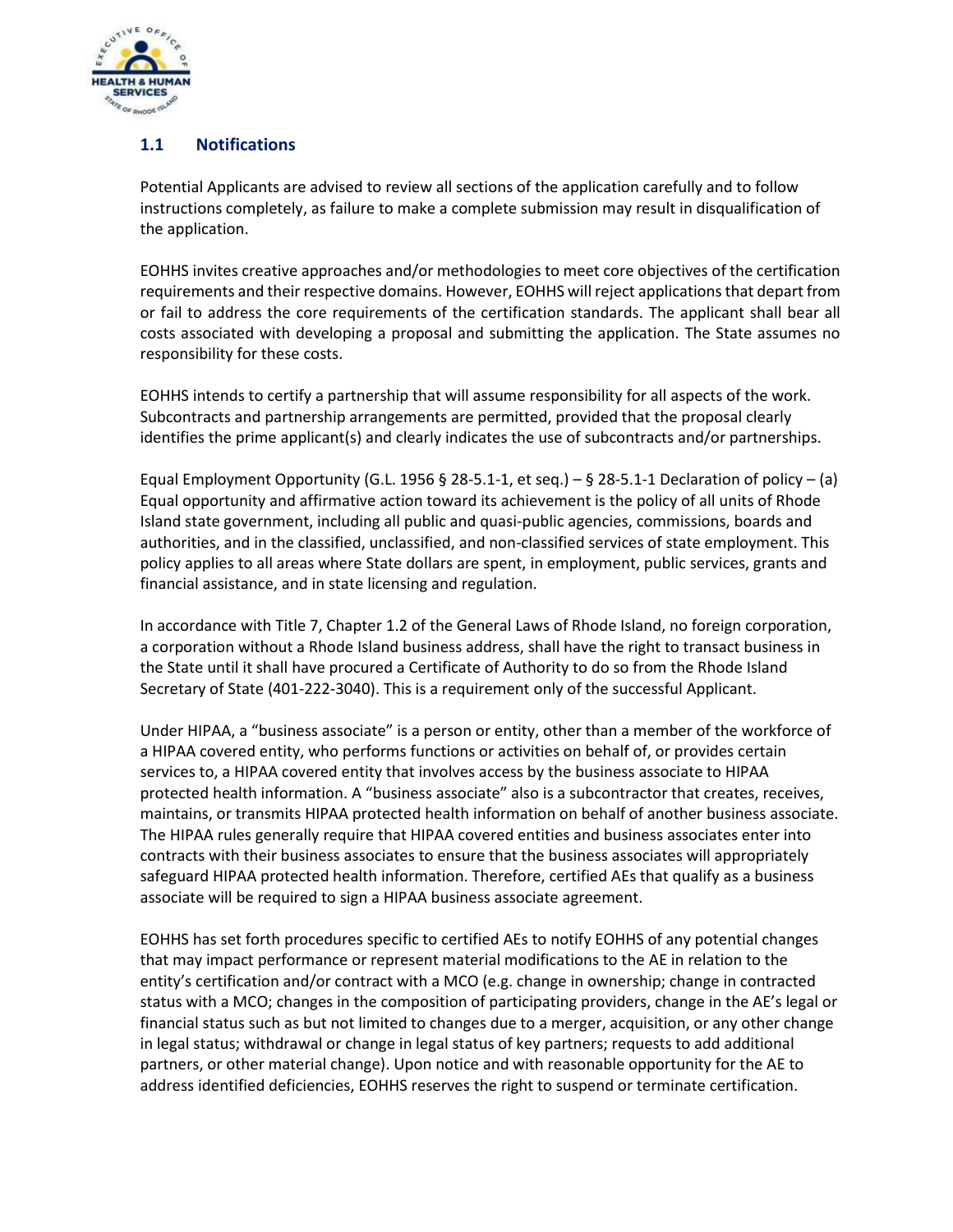

The AE shall not assign or transfer any right, interest, or obligation under this certification to any successor entity or other entity without the prior written consent of EOHHS.

EOHHS reserves the right to decide at any time not to move forward with the Accountable Entity program or modify or terminate the program if it is determined that it is not achieving the established principles and goals.

## **1.2 Submission of Application Materials**

Applicants shall provide an electronic copy of their application. The application should be emailed to [Jennifer.Marsocci@ohhs.ri.gov](mailto:Jennifer.Marsocci@ohhs.ri.gov) no later than 4:00 p.m. EST on March 15, 2022.

Applicants are required to submit **Attachment A** (Comprehensive Accountable Entity Application Submission Summary Checklist), **Attachment B** (Assurances and Attestations), **Attachment C** (Proposal Narrative Template), and **Attachment D** (Excel Application Template Tool) to submit a completed application to EOHHS. These attachments are provided as Word and Excel attachments in this application.

This application's attachments can only be opened via a computer, not a mobile device. Applicants can email Jennifer Marsocci [\(Jennifer.Marsocci@ohhs.ri.gov\)](mailto:Jennifer.Marsocci@ohhs.ri.gov) to request the excel and word document versions of the attachments and to ask any other questions related to completing the application.

#### **Submission Deadline**: **March 15, 2022 5:00pm (Eastern Time)**

**To be considered for certification applications must be submitted no later than 5:00 p.m. on March 15, 2022**.

# **SECTION 2: SUBMISSION GUIDANCE FOR AE APPLICATIONS**

The submission shall consist of the following:

- Letter of Transmittal
- Experience and References
- Attachment A AE Application Attachment Summary Checklist
- Attachment B Assurances and Attestations
- Attachment C Proposal Narrative and associated attachments
- Attachment D Excel Application Tool Template and associated attachments

#### **2.1 Letter of Transmittal**

**Applicants must include a letter of transmittal signed by an owner, officer, or authorized agent of the Medicaid Accountable Entity**. The letter shall certify that by submitting the application, the AE agrees to comply with the program requirements and Certification Standards as issued or amended. Applicants further understand that they are obligated to comply with all State and federal rules and regulations that apply to Medicaid.

The Letter of Transmittal shall also:

a. Provide the legal name and brief description of the Accountable Entity, and how the entity is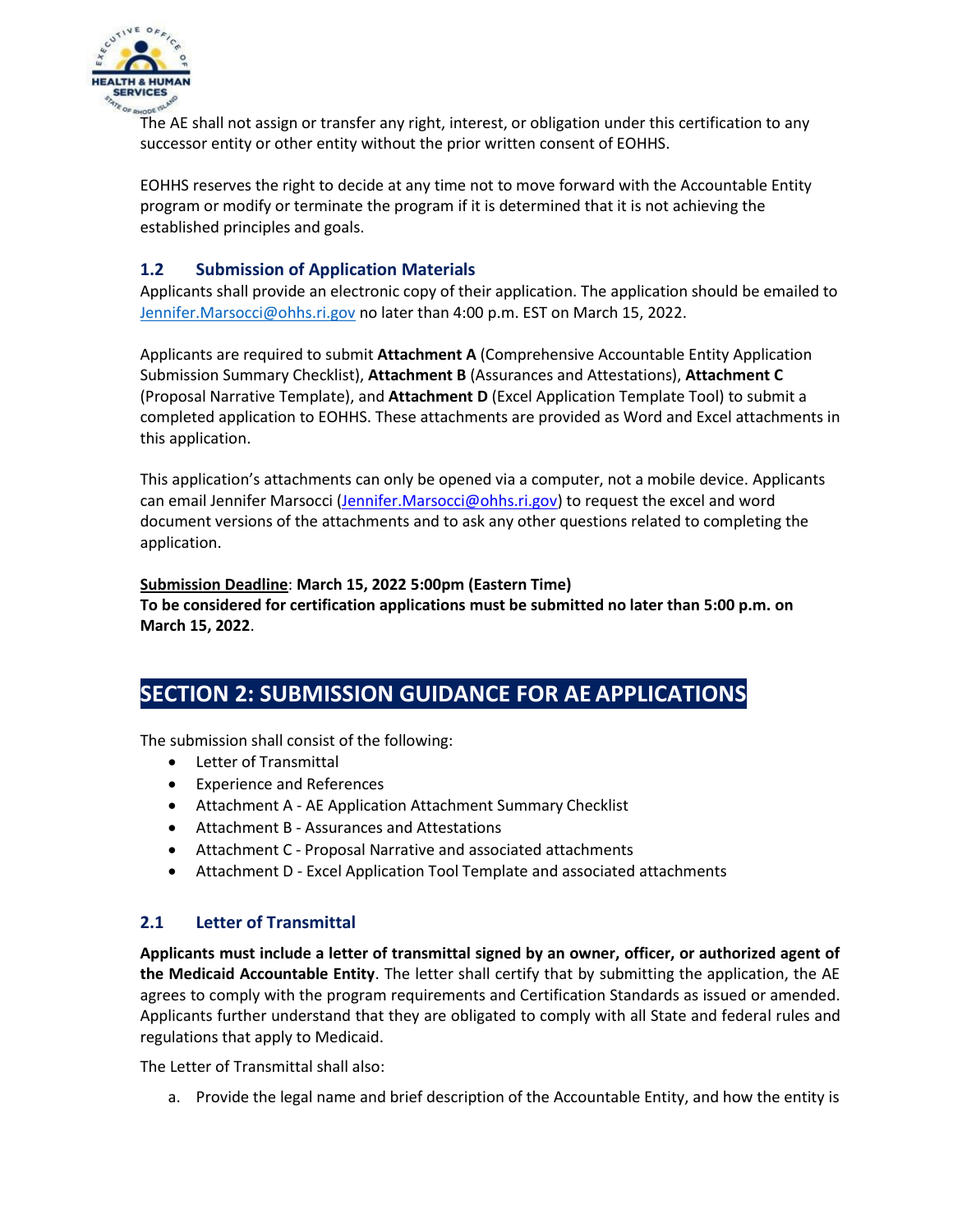

organized (proprietorship, partnership, corporation).

- b. Identify whether the application is submitted as a single entity or a multiple entity (see [Certification Standards,](https://eohhs.ri.gov/media/31931/download?language=en) Sections 2.1 for additional detail onclassifications)
	- i. If a single corporation, describe arrangements with partner entities (e.g., subcontracts, other).
	- ii. If a multiple Applicant entity, describe the multiple entity legal partnership arrangements
	- iii. Provide the legal names and brief description for at minimum 1 Behavioral Health (BH) partner provider organization and 1 social service partner organization (SSO).
- c. Specify the populations the Applicant is intending to be certified for: Children, Adults, or both Children and Adults.
- d. Provide the mailing address for the Applicant AE entity.
- e. Provide the name, title, mailing address, fax, telephone and email information for the primary contacts concerning this application, including the identified partner BH and SSO. Primary contracts should be employed by the AE and MMCO or other individual retained by one or more of the parties who is designated by the Applicant to have primary responsibility and authority for responding to EOHHS inquiries concerning the application.
- f. Optional Information Applicants may provide any other information that the Applicant may want to convey to the State.

#### **2.2 Experience and References**

**Briefly identify any current or prior contracts held by the applicant which include risk on total cost of care, shared savings, or other risk-based contracts**. Please describe the partnering entities, populations and services included, and the financial incentives involved (shared savings, shared risk, global capitation, incentive payments, etc.).

**Provide at least three (3) references of partners or affiliates experienced in working with the Applicant**. Applicants with prior total cost of care, shared savings or risk-based contracts should include references from those specific contracts. Include at least one Rhode Island health plan partner, serving commercial, Medicare, or Medicaid members. Include at least one Rhode Island based provider organization that is not specifically included in the Accountable Entity's proposed governance. Please provide the name of the organization, a specific contact person, their phone number and email address.

## **2.3 Attachment A: AE Application Submission Summary Checklist**

Attachment A, the AE Application Submission Summary Checklist ("the checklist") aligns with all application requirements and identifies the scoring points that are assigned to each section. The checklist suggests the number of pages for the applicant's proposal narrative response, excluding attachments. Please complete the last two columns of the checklist by providing the page number(s) on which the applicant's response to the requirements can be found. The third column from the right pertains to pages in the proposal. The furthest column on the right pertains to attachments.

Each element is a required component of the application. Failure to submit all components of the application may result in disqualification.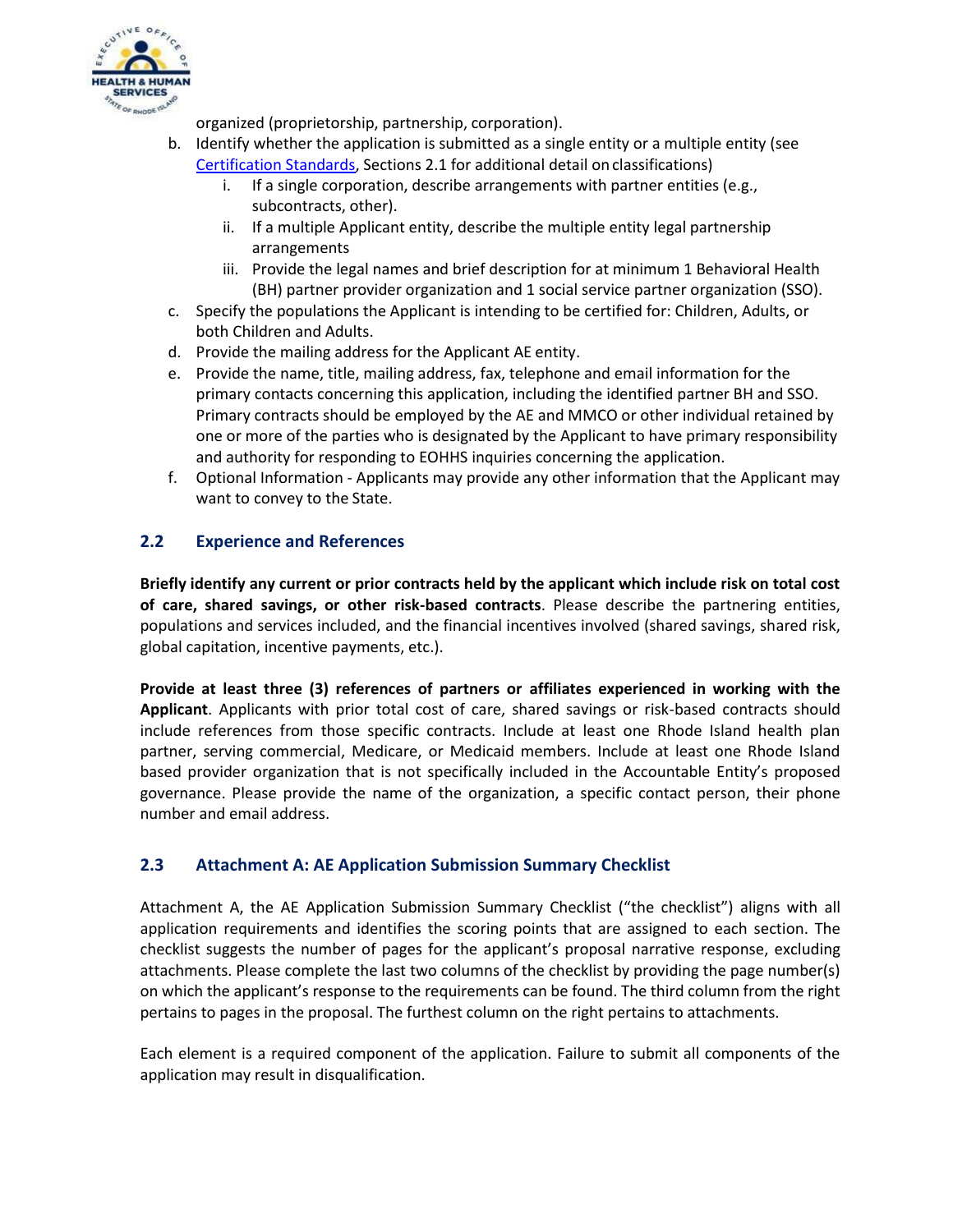

#### **2.5 Attachment B: Assurances/Attestations**

Please complete and sign the Assurances and Attestations included as Attachment B-Assurances and Attestations to this application:

- Commitment to AE Program Requirements
- Declaration of Health Care-related Convictions or Offenses, Disbarments or Suspensions Include these files in the application immediately following the Letter of Transmittal.

#### **2.4 Attachment C: Proposal Narrative and Associated Attachments**

In the Proposal Narrative Template below, EOHHS has prepared questions designed to elicit information on the applicant's organizational readiness to meet the AE Certification Standards and on the applicant's understanding of the Standards and proposed approach to meeting them. Please respond as completely as possible to each in the space following each question. In any instance where the applicant does not yet conduct the referenced activity or have the referenced capacity, please describe the applicant's plan, including a timeline, to implement the activity or develop the capacity.

EOHHS anticipates that high performing AEs will work in partnership with MCOs. Wherever applicable, please include information on how the applicant currently works with an MCO to meet the Standards references in the application questions, and/or how the AE expects to work with one or more MCOs in the future to meet the Standards.

Applicants are welcome to attach documentation to demonstrate achievement of any referenced Standard. There are also several questions that specifically request such attachments. Wherever an attachment is part of a response to a question, please reference the attachment in the written response and indicate the file name and page number or otherwise identify how EOHHS can locate the relevant file(s).

Limit written responses to one half (1/2) page per each question subpart.

#### **2.6 Attachment D: Excel Application Tool Template and associated attachments**

Please complete all tabs in the Excel Application Tool Template and attach all documents referenced in that Template as needing to be attached.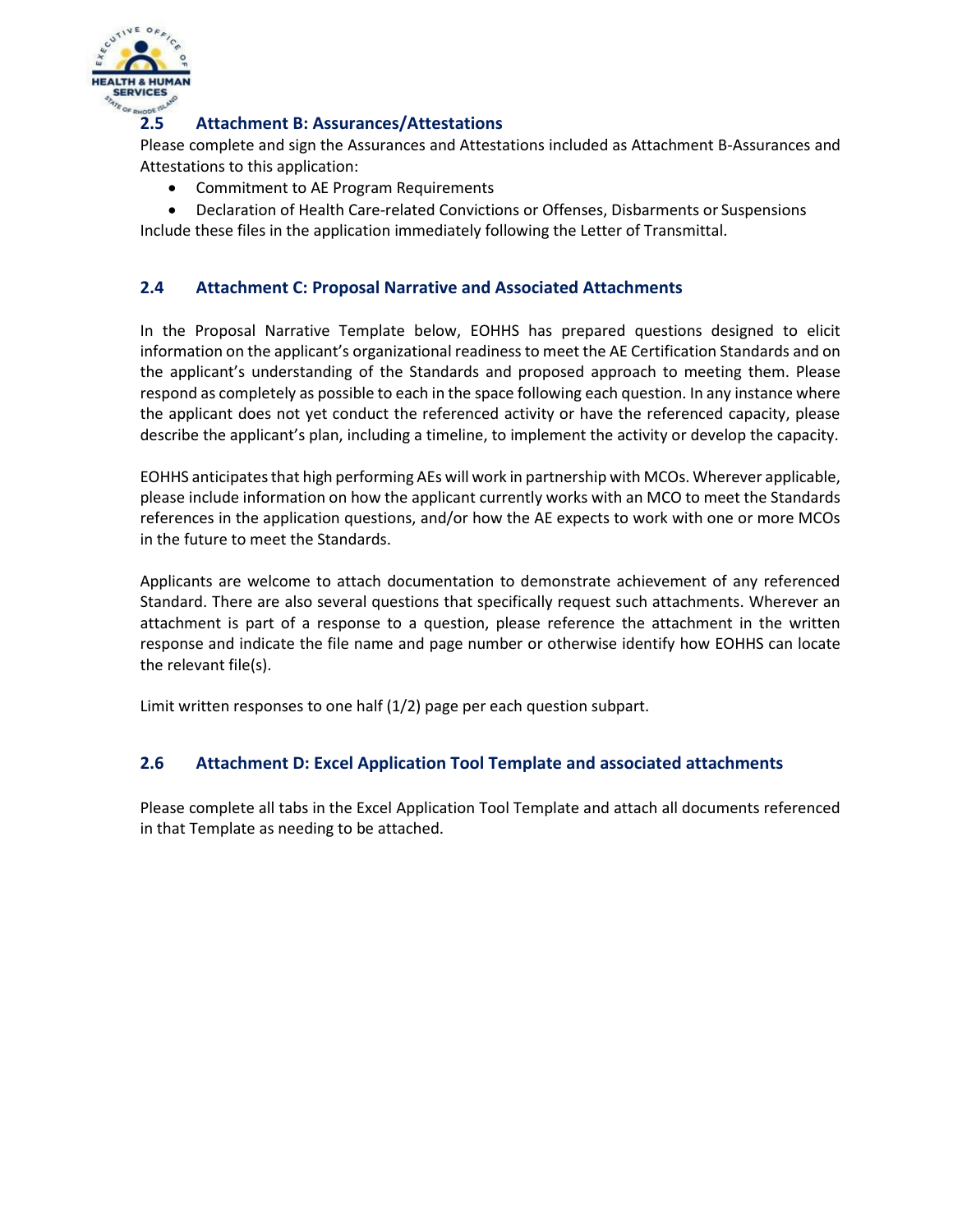

# **SECTION 3: APPLICATION SCORING & EVALUATION**

#### **4.1.1. Overview**

This section describes the scoring and evaluation procedures for review of certification applications. The Evaluation Committee's objective is to review and score proposals to determine whether submitting entities meet the certification standards set forth by EOHHS and make recommendations to the Medicaid Director as to certification. Each Evaluation Committee member's task is to conduct a comprehensive and impartial evaluation of all proposals that qualify for review.

Applicants will be scored based on completion of attestations, proposal narrative responses, completed templates, and pertinent attachments.

Proposals will be evaluated on two dimensions:

- Technical Merits– Understanding and Proposed Approach
- Organizational Readiness

Committee recommendations on certification can result in the following outcomes:

- Full Certification
- Certified, with Conditions
- Not Certified

Based on its evaluation, EOHHS will send formal correspondence informing Applicants whether they are Fully Certified, Certified with Conditions, or Not Certified. Certified with Conditions means that the application is sufficiently strong to warrant certification but that certain Standards are in development or planning stages. If an applicant is Certified with Conditions, EOHHS will identify the conditions and the timeframe for meeting the conditions (e.g., final execution of proposed agreements, meeting milestones in a proposed work plan). For example, the AE Certification Standards require the AE to have a Community Advisory Committee (CAC). If the CAC has not met or been established at the time of application submission, certification would be conditional upon the newly formed AE establishing a CAC and submitting minutes from a meeting of the CAC within a certain timeframe. EOHHS anticipates that most, if not all, Applicants will have areas within Domains that are in process and proposed for further development.

Continued certification and eligibility for the full amount of potential incentive funds will depend on progress in meeting the certification conditions. Certified AEs must demonstrate clear progress on agreed upon timelines in meeting certification conditions to be eligible for continued receipt of HSTP incentive funds.

Certification will be on an annual basis, in compliance with CMS requirements. Annual recertification will be a streamlined process. AEs will be required to be comply with all standards and conditions throughout the certification period.

#### **4.1.2 Evaluation Committee and Certification**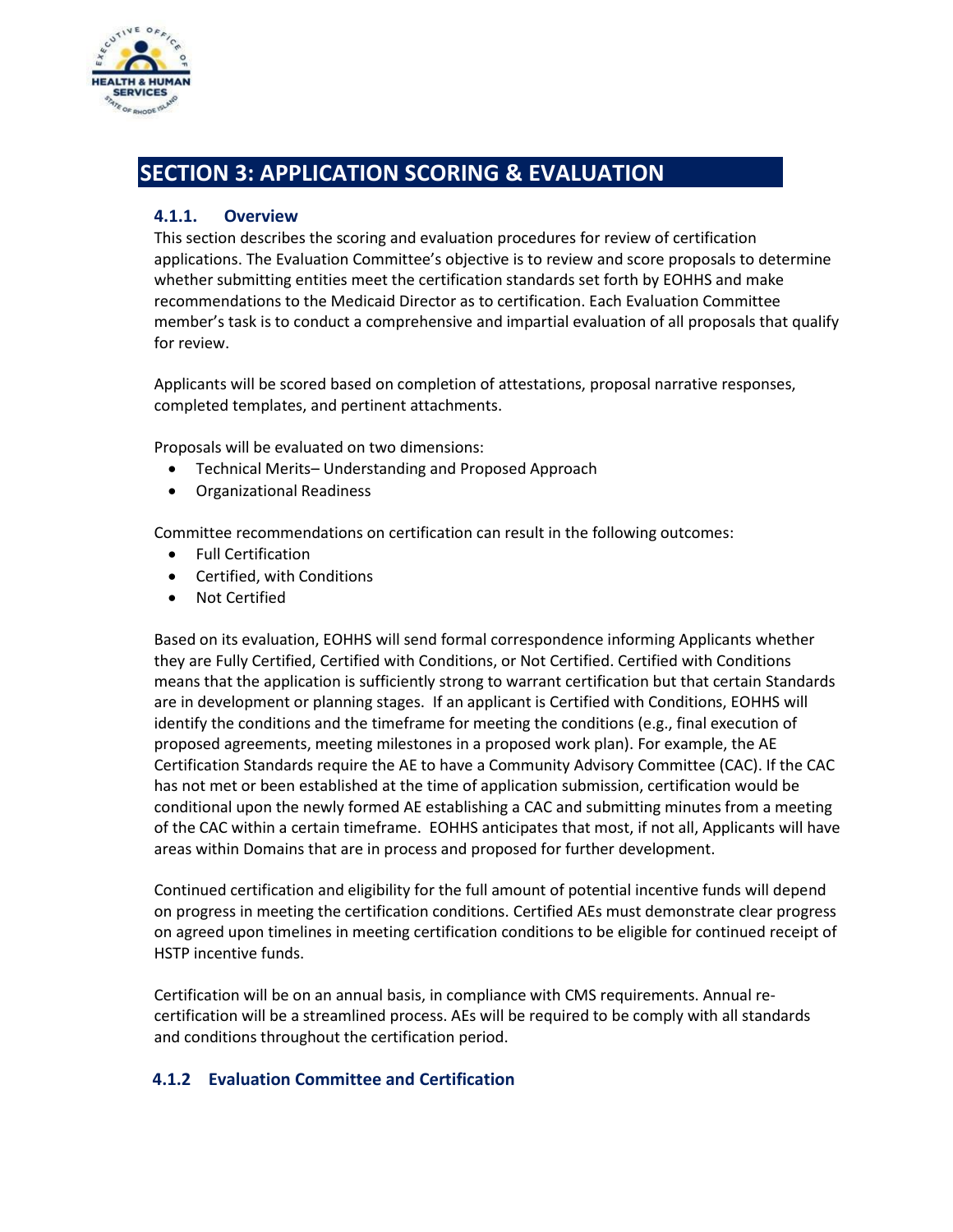

The State shall conduct a comprehensive and impartial evaluation of all applications. Final scores for each proposal will be totaled for the Committee as a whole. Certain elements of the proposals are to be scored on a pass/fail basis. The Applicant must be scored a "Pass" on these sections to qualify. Pass/Fail areas apply to the Letter of Transmittal and Assurances.

Except for the areas that will be scored pass/fail, a scoring instrument using a rating system of  $1 -$ 5 points will be used to evaluate the entity's responses to the specific elements of the Certification Standards. The proposal will be scored both on technical merits (Understanding and Strength of Proposed Approach) and on Organizational Readiness (current capacity and degree to which conditions are currently met).

- The maximum number of points is 100.
- Organizational Readiness will be scored on a weighted average of 1 to 5.

The table below sets forth the overall scoring requirements for certification. To be certified the applicant must meet the minimum scoring thresholds.

| <b>Scoring Outcomes</b>                                                            | <b>Technical Proposal Score</b> | <b>Weighted Average</b><br><b>Readiness Score</b> |
|------------------------------------------------------------------------------------|---------------------------------|---------------------------------------------------|
| <b>Fully Certified</b>                                                             | 75pts+                          | $4.5+$                                            |
| <b>Provisionally Certified with</b><br><b>Conditions to be met within 9 months</b> | $70$ pts+                       | $3.0+$                                            |
| <b>Provisionally Certified with</b><br>Conditions to be met within 4 months        | 65pts+                          | $2.5+$                                            |
| <b>Not Certified</b>                                                               | $65$ pts                        | 2.5                                               |

Note that the minimum score for Organizational Readiness is a weighted average of 3.0. Additionally, the applicant must minimally score 3.0 in Organizational Readiness in Domains 1-3.

The summary table below provides a summary of the Domains that proposals must address along with the maximum number of points that can be awarded for each section.

| <b>Proposal Elements</b>                                            | <b>Points Per</b><br><b>Section</b> |
|---------------------------------------------------------------------|-------------------------------------|
| Letter of Transmittal                                               | Pass/Fail                           |
| Assurances/Attestations                                             | Pass/Fail                           |
| Domain 1: Breadth and Characteristics of Participating Providers    | 15                                  |
| Domain 2: Corporate Structure and<br>Governance                     | 12                                  |
| Domain 3: Leadership and Management                                 | 12                                  |
| Domain 4: IT Infrastructure                                         | 12                                  |
| Domain 5: Commitment to Population Health and System Transformation | 12                                  |
| Domain 6: Integrated Care Management                                | 15                                  |
| Domain 7: Member Engagement                                         | 12                                  |
| Domain 8 Quality Management                                         | 10                                  |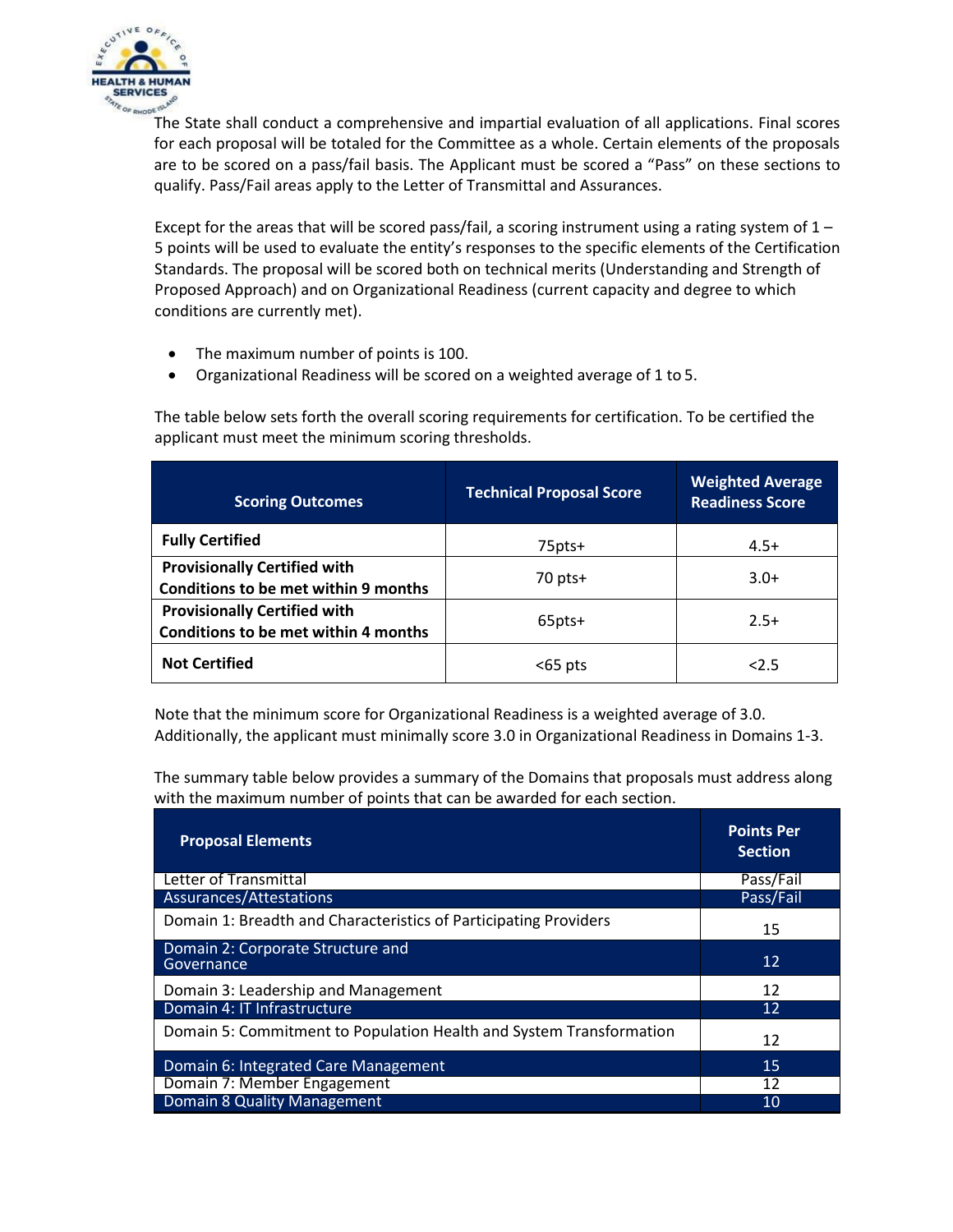

**Overall Score 100** 

The State reserves the right to disqualify or not consider any proposal that is determined not to achieve the State goals or be in the best interest of the State.

## **4.1.3 Scoring Guidelines**

The Evaluation Committee will review responses and score them based on the scoring guidelines in the tables below.

In scoring, the Committee may obtain and consider information from other sources concerning an applicant, such as applicant's capability and performance under other contracts, the qualification of any subcontractor identified in the application, applicant's financial stability, past or pending litigation, and other publicly available information

The Evaluation Committee may submit a list of detailed comments, questions, and concerns to an applicant after the initial evaluation. The Evaluation Committee will only use written responses for evaluation purposes.

| Technical Merits - Understanding and Strength of Proposed Approach |   |                                                                                                                                                                                                                                                                                                                                                                                                                                                                                                                                                               |
|--------------------------------------------------------------------|---|---------------------------------------------------------------------------------------------------------------------------------------------------------------------------------------------------------------------------------------------------------------------------------------------------------------------------------------------------------------------------------------------------------------------------------------------------------------------------------------------------------------------------------------------------------------|
| <b>Excellent</b>                                                   | 5 | • Applicant presents an excellent understanding of the requirements and<br>purpose of the section.<br>• Strong relevant experience and capability is shown.<br>• Proposed approach is thoughtful, insightful, and comprehensive.<br>• Strengths as well as gaps are described, including non-obvious<br>dependencies, that need to be addressed to strengthen ability to perform at<br>a high level.<br>• Commitment to program and system transformation is evident.<br>• Inspires a high level of confidence in applicant's capability in this area.        |
| Good                                                               | 4 | • Applicant presents a good understanding of the requirements and purpose of<br>the section.<br>• Some relevant experience and capability are shown.<br>• Proposed approach demonstrates good understanding of what is required to<br>be effective.<br>• Strengths are described and but there are only limited descriptions of gaps,<br>including non-obvious dependencies, that need to be addressed to<br>strengthen ability to perform at a high level are described.                                                                                     |
|                                                                    |   | • Commitment to system transformation is indicated but not fully represented<br>in proposal.<br>• Inspires a good level of confidence in applicant's capability in this area.                                                                                                                                                                                                                                                                                                                                                                                 |
| <b>Basic</b>                                                       | 3 | • Applicant presents a basic understanding of the requirements and purpose of<br>the section.<br>• Limited relevant experience and capability is shown.<br>• Proposed approach demonstrates basic understanding of what is required to<br>be effective.<br>• Strengths are described and but there are only limited descriptions of gaps,<br>including non-obvious dependencies, that need to be addressed to<br>strengthen ability to perform at a high level are described.<br>• Commitment to system transformation is indicated but not fully represented |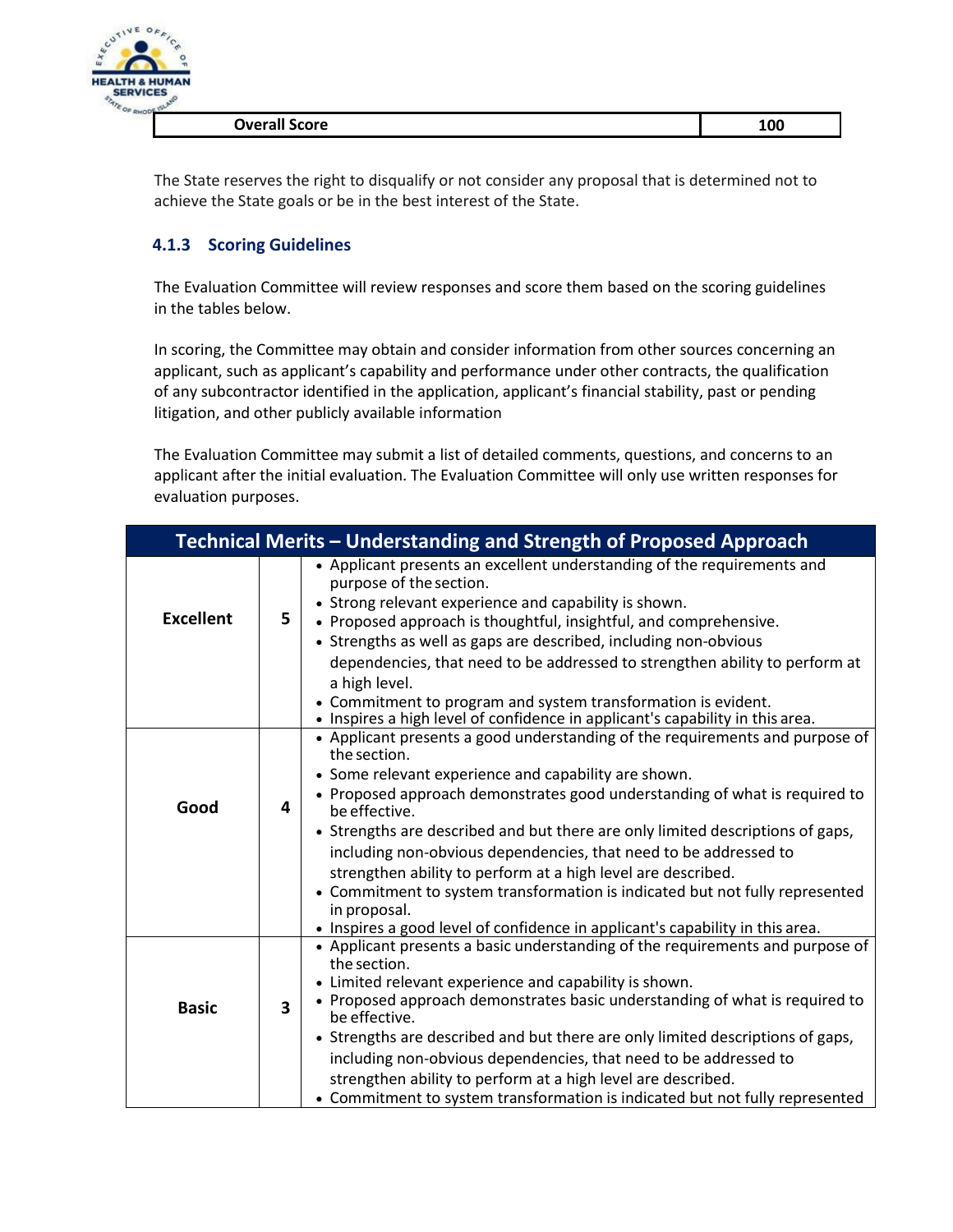

|                           |   | in proposal.<br>• Inspires a moderate level of confidence in applicant's capability in this area.                                                                                                                                                                                                                                                                                                                                                                                                                                     |  |
|---------------------------|---|---------------------------------------------------------------------------------------------------------------------------------------------------------------------------------------------------------------------------------------------------------------------------------------------------------------------------------------------------------------------------------------------------------------------------------------------------------------------------------------------------------------------------------------|--|
| Preliminary               | 2 | • Applicant presents a preliminary understanding of the requirements and<br>purpose of the section.<br>• Very little relevant experience and capability is shown.<br>• Proposed approach demonstrates limited understanding of what is required<br>to be effective.<br>• Strengths are minimally described with very limited descriptions of<br>gaps that need to be addressed to strengthen ability to perform at a<br>high level are described.<br>• Commitment to system transformation is not evident.                            |  |
|                           |   | • Does not inspire confidence in applicant's capability in this area.                                                                                                                                                                                                                                                                                                                                                                                                                                                                 |  |
| Poor -<br><b>Marginal</b> | 1 | • Applicant presents a limited understanding of the requirements and purpose<br>of the section.<br>• No relevant experience and capability are shown.<br>• Proposed approach does not understand what is required to be effective.<br>• Very limited description of strengths without descriptions of gaps that need<br>to be addressed to strengthen ability to perform at a high level are<br>described. Commitment to system transformation is not evident.<br>Does not inspire confidence in applicant's capability in this area. |  |
| Non-<br>responsive        | 0 | • Proposal is non-responsive                                                                                                                                                                                                                                                                                                                                                                                                                                                                                                          |  |

| <b>Organizational Readiness</b> |   |                                                                                                                                                                                                                                                                                                                                                                                                                   |  |
|---------------------------------|---|-------------------------------------------------------------------------------------------------------------------------------------------------------------------------------------------------------------------------------------------------------------------------------------------------------------------------------------------------------------------------------------------------------------------|--|
| <b>Excellent</b>                | 5 | Demonstrated excellent understanding of the requirements.<br>٠<br>Requirements of the Certification Standards are fully met.<br>Approach is fully defined. Structure, systems, agreements, and/or<br>staffing in place and operational.                                                                                                                                                                           |  |
| Good                            | 4 | Demonstrated good understanding of the requirements.<br>Gaps in capabilities are clearly identified<br>• Early to mid-stage development toward meeting the requirements:<br>Structure, systems, agreements, and/or staffing are partially in place.<br>Detailed plan of action with clear milestones and projected timeline<br>for further development.                                                           |  |
| Early to<br>Mid-Stage           | 3 | Demonstrated fair understanding of the requirements<br>$\bullet$<br>Gaps in capability are clearly identified<br>$\bullet$<br>Preliminary development of actions toward meeting the requirements:<br>Needed structure, systems, agreements, and/or staffing plans are designed<br>and moving toward implementation-<br>High level but comprehensive work plan with targeted milestones<br>and projected timelines |  |
| Preliminary                     |   | Demonstrated partial understanding of the requirements<br>٠<br>Gaps in capability clearly identified<br>Limited development to date toward meeting the requirements.<br>٠<br>High level work plan.                                                                                                                                                                                                                |  |
| Poor,<br><b>Marginal</b>        |   | Demonstrated limited understanding of the requirements<br>$\bullet$<br>Planning and implementation not yet begun.                                                                                                                                                                                                                                                                                                 |  |